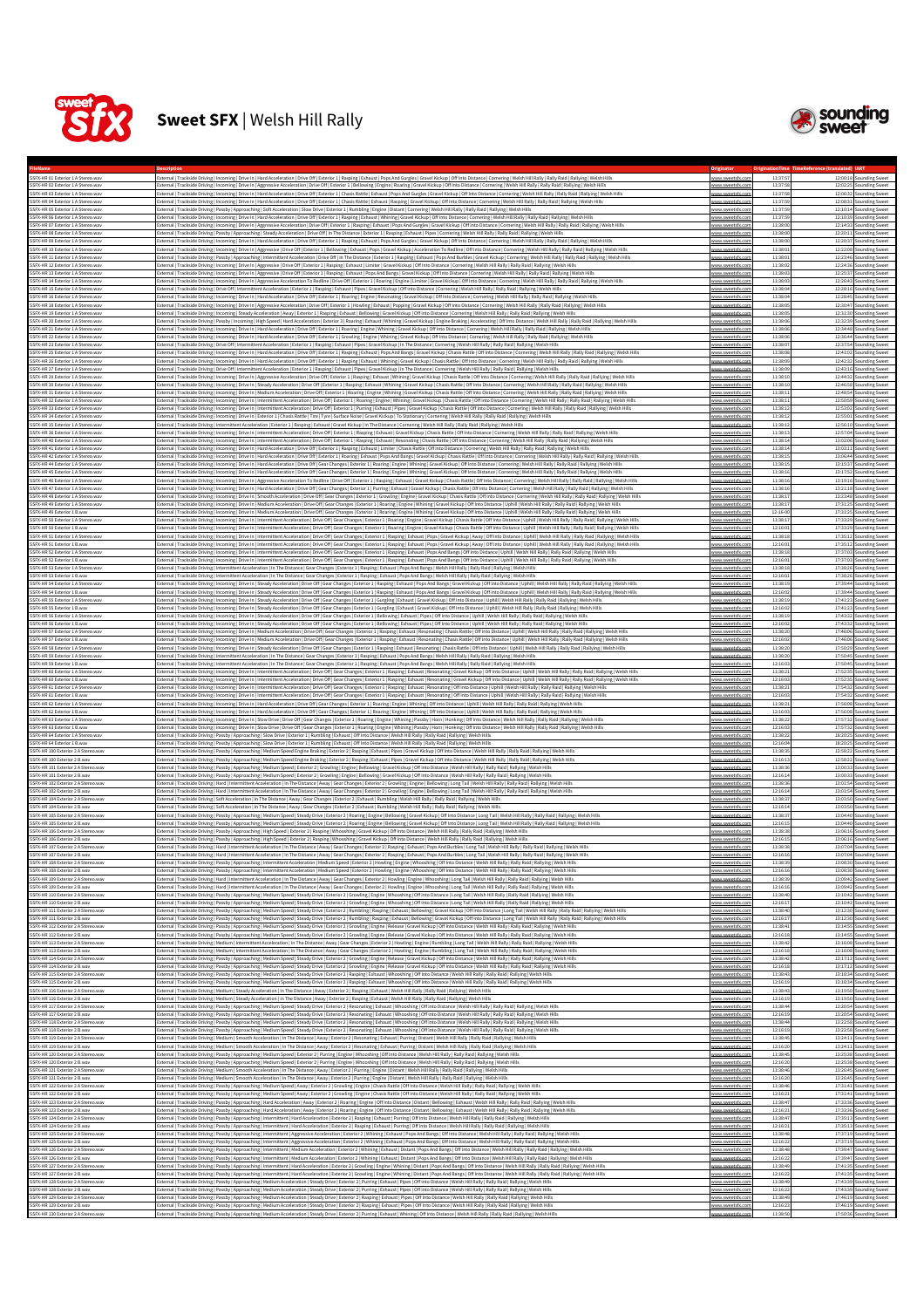| SSFX-HR 130 Exterior 2 B.wav                                                     | External   Trackside Driving   Passby   Approaching   Medium Acceleration   Steady Drive   Exterior 2   Purring   Exhaust   Whining   Off Into Distance   Welsh Hill Rally   Rally Raid   Rallying   Welsh Hill                                                                                                                                                                                                                                                                                                                                                                                                                                            | www.sweetsfx.con                                  | 12:16:23                   |                          | 17:50:36 Sounding Sweet                            |
|----------------------------------------------------------------------------------|------------------------------------------------------------------------------------------------------------------------------------------------------------------------------------------------------------------------------------------------------------------------------------------------------------------------------------------------------------------------------------------------------------------------------------------------------------------------------------------------------------------------------------------------------------------------------------------------------------------------------------------------------------|---------------------------------------------------|----------------------------|--------------------------|----------------------------------------------------|
| SSFX-HR 131 Exterior 2 A Stereo.way<br>SSFX-HR 131 Exterior 2 B.wav              | External   Trackside Driving   Passby   Approaching   Hard Acceleration   Fast Drive   Gear Changes   Exterior 2   Purring   Engine   Whining   Off Into Distance   Welsh Hill Rally   Rally Raid   Rallying   Welsh Hills<br>External   Trackside Driving   Passby   Approaching   Hard Acceleration   Fast Drive   Gear Changes   Exterior 2   Purring   Engine   Whining   Off Into Distance   Welsh Hill Rally   Rally Raid   Rallying   Welsh Hills                                                                                                                                                                                                   | <u>vww.sweetsfx.com</u><br>www.sweetsfx.cor       | 11:38:50<br>12:16:23       |                          | 17:52:24 Sounding Sweet<br>17:52:24 Sounding Sweet |
| SSFX-HR 132 Exterior 2 A Stereo.wav<br>SSFX-HR 132 Exterior 2 B.wav              | External   Trackside Driving   Passby   Approaching   Hard Acceleration   Fast Drive   Gear Changes   Exterior 2   Rasping   Exhaust   Bellowing   Off Into Distance   Welsh Hill Rally   Rally Raild   Rallying   Welsh Hills<br>External   Trackside Driving   Passby   Approaching   Hard Acceleration   Fast Drive   Gear Changes   Exterior 2   Rasping   Exhaust   Bellowing   Off Into Distance   Welsh Hill Rally   Rally   Rally Raid   Rallying   Wels                                                                                                                                                                                           | www.sweetsfx.co<br>www.sweetslx.cor               | 11:38:51<br>12:16:2        |                          | 17:54:36 Sounding Sweet<br>17:54:36 Sounding Sweet |
| SSFX-HR 133 Exterior 2 A Stereo.wa<br>SSFX-HR 133 Exterior 2 B.way               | External   Trackside Driving   Passby   Incoming   Hard Acceleration   Gravel Kickup   Exterior 3   Roaring   Engine   Whining   Squeaking Brakes   Cornering   Accelerating   Uphill   Welsh Hill Rally Rally Rail   Rally Ra<br>External   Trackside Driving   Passby   Incoming   Hard Acceleration   Gravel Kickup   Exterior 3   Roaring   Engine   Whining   Squeaking Brakes   Cornering   Accelerating   Uphill   Welsh Hill Rally   Rally Raid   Rallyi                                                                                                                                                                                           | www.sweetsfx.cor                                  | 11:38:5<br>12:16:24        |                          | 17:56:24 Sounding Sweet<br>17:56:24 Sounding Sweet |
| SSFX-HR 134 Exterior 2 A Stereo.wav<br>SSFX-HR 134 Exterior 2 B.wa               | xternal   Trackside Driving   Passby   Approaching   Hard Acceleration   Fast Drive   Exterior 2   Howling   Rasping   Exhaust   Pops And Bangs   Off Into Distance   Welsh Hill Rally   Rally   Rally Raid   Rallying   Welsh                                                                                                                                                                                                                                                                                                                                                                                                                             | <u>www.sweetsfx.cor</u>                           | 11:38:51<br>12:16:24       |                          | 17:58:02 Sounding Sweet<br>17:58:02 Sounding Sweet |
| SSFX-HR 135 Exterior 2 A Stereo.wav                                              | External   Trackside Driving   Passby   Approaching   Hard Acceleration   Fast Drive   Exterior 2   Howling   Rasping   Exhaust   Pops And Bangs   Off Into Distance   Welsh Hill Rally   Rally Raid   Rallying   Welsh Hills<br>External   Trackside Driving   Passby   Approaching   Steady Acceleration   Slow Drive   Exterior 2   Growling   Engine   Off Into Distance   Welsh Hill Rally   Rally   Rally Raid   Rallying   Welsh Hill                                                                                                                                                                                                               |                                                   | 11:38:52                   |                          | 17:58:24 Sounding Sweet                            |
| SSFX-HR 135 Exterior 2 B.wav<br>SSFX-HR 136 Exterior 2 A Stereo.wav              | External   Trackside Driving   Passby   Approaching   Steady Acceleration   Slow Drive   Exterior 2   Growling   Engine   Off Into Distance   Welsh Hill Rally   Rally Raild   Rallying   Welsh Hills<br>External   Trackside Driving   Passby   Approaching   Slow Drive   Exterior 2   Growling   Exhaust   Off Into Distance   Welsh Hill Rally   Rally Raild   Rallying   Welsh Hill                                                                                                                                                                                                                                                                   | www.sweetsfx.com<br><u>www.sweetstx.co</u>        | 12:16:24<br>11:38:5        | 18:13:10 S               | 17:58:24 Sounding Sweet<br>ounding Sweet           |
| SSFX-HR 136 Exterior 2 B.way<br>SSFX-HR 137 Exterior 2 A Stereo.wav              | External   Trackside Driving   Passby   Approaching   Slow Drive   Exterior 2   Growling   Exhaust   Off Into Distance   Welsh Hill Rally   Rally Raid   Rallying   Welsh Hills<br>External   Trackside Driving   Passby   Approaching   Slow Drive   Exterior 2   Growling   Engine   Whining   Chasis Rattle   Off Into Distance   Welsh Hill Rally   Rally Raid   Rallying   Welsh Hills                                                                                                                                                                                                                                                                | www.sweetsfx.cor                                  | 12:16:2<br>11:38:5         |                          | 18:13:10 Sounding Sweet<br>18:17:26 Sounding Sweet |
| SSFX-HR 137 Exterior 2 B.wav<br>SSFX-HR 138 Exterior 2 A Stereo.way              | [Raternal   Trackside Driving   Passby   Approaching   Slow Drive   Exterior 2   Growling   Engine   Whining   Chasis Rattle   Off Into Distance   Welsh Hill Rally   Rally Raid   Rallying   Welsh Hills   Rallying   Welsh H<br>External   Trackside Driving   Passby   Approaching   Steady   Slow Drive   Exterior 2   Purring   Engine   Off Into Distance   Welsh Hill Rally   Rally Raild   Rallying   Welsh Hills                                                                                                                                                                                                                                  | www.sweetslx.cor                                  | 12:16:25<br>11:38:53       |                          | 18:17:26 Sounding Sweet<br>18:20:48 Sounding Sweet |
| SSFX-HR 138 Exterior 2 B.wav<br>SSFX-HR 65 Exterior 2 A Stereo.way               | External   Trackside Driving   Passby   Approaching   Steady   Slow Drive   Exterior 2   Purring   Engine   Off Into Distance   Welsh Hill Rally   Rally Raid   Rallying   Welsh Hills<br>[Rathrophysics] [Passby   Approaching   Slow Drive   Exterior 2   Rumbling   Exhaust   Resonating   Off Into Distance   Welsh Hill Rally   Rally Raid   Rallying   Welsh Hills                                                                                                                                                                                                                                                                                   | www.sweetslx.cor<br><u>www.sweetsfx.cor</u>       | 12:16:25<br>11:38:22       |                          | 18:20:48 Sounding Sweet<br>12:10:30 Sounding Sweet |
| SSFX-HR 65 Exterior 2 B.way<br>SSFX-HR 66 Exterior 2 A Stereo.wa                 | xternal   Trackside Driving   Passby   Approaching   Slow Drive   Exterior 2   Rumbling   Exhaust   Resonating   Off Into Distance   Welsh Hill Rally   Rally Rally Raid   Rallying   Welsh Hill<br>External   Trackside Driving   Passby   Approaching   Steady   Slow Drive   Exterior 2   Rasping   Exhaust   Whining   Off Into Distance   Welsh Hill Rally   Rally Raid   Rallying   Welsh Hill                                                                                                                                                                                                                                                       |                                                   | 12:16:0<br>11:38:2         | 12:10:30                 | unding Sweet<br>12:20:42 Sounding Sweet            |
| SSFX-HR 66 Exterior 2 B.wav<br>SSFX-HR 67 Exterior 2 A Stereo.way                | External   Trackside Driving   Passby   Approaching   Steady   Slow Drive   Exterior 2   Rasping   Exhaust   Whining   Off Into Distance   Welsh Hill Rally   Rally Raild   Rallying   Welsh Hills                                                                                                                                                                                                                                                                                                                                                                                                                                                         | www.sweetsfx.cor                                  | 12:16:04<br>11:38:23       |                          | 12:20:42 Sounding Sweet                            |
| SSFX-HR 67 Exterior 2 B.way                                                      | External   Trackside Driving   Passby   Approaching   Fast Drive   Exterior 2   Rasping   Exhaust   Resonating   Off Into Distance   Welsh Hill Rally   Rally Raid   Rallying   Welsh Hills<br>External   Trackside Driving   Passby   Approaching   Fast Drive   Exterior 2   Rasping   Exhaust   Resonating   Off Into Distance   Welsh Hill Rally   Rally Raid   Rallying   Welsh Hill                                                                                                                                                                                                                                                                  | <u>vww.sweetstx.co</u>                            | 12:16:04                   |                          | 12:22:30 Sounding Sweet<br>12:22:30 Sounding Sweet |
| SSFX-HR 68 Exterior 2 A Stereo.wav<br>SSFX-HR 68 Exterior 2 B.wav                | External   Trackside Driving   Intermittent Acceleration   In The Distance   Exterior 2   Rasping   Exhaust   Pops And Bangs   Welsh Hill Rally   Rally Raid   Rallying   Welsh Hills<br>External   Trackside Driving   Intermittent Acceleration   In The Distance   Exterior 2   Rasping   Exhaust   Pops And Bangs   Welsh Hill Rally   Rally Raild   Rallying   Welsh Hills                                                                                                                                                                                                                                                                            | <u>www.sweetsfx.con</u>                           | 11:38:23<br>12:16:0        | 12:22:53 S               | 12:22:53 Sounding Sweet<br>ounding Sweet           |
| SSFX-HR 69 Exterior 2 A Stereo.wa<br>SSFX-HR 69 Exterior 2 B.wav                 | External   Trackside Driving   Intermittent Acceleration   In The Distance   Exterior 2   Rasping   Exhaust   Pops And Bangs   Welsh Hill Rally   Rally Raily Raily Rallying   Welsh Hills<br>External   Trackside Driving   Intermittent Acceleration   In The Distance   Exterior 2   Rasping   Exhaust   Pops And Bangs   Welsh Hill Rally   Rally Raid   Rallying   Welsh Hills                                                                                                                                                                                                                                                                        |                                                   | 11:38:2<br>12:16:05        | 12:23:54 S               | unding Sweet<br>12:23:54 Sounding Sweet            |
| SSFX-HR 70 Exterior 2 A Stereo.wav<br>SSFX-HR 70 Exterior 2 B.wav                | External   Trackside Driving   Passby   Approaching   Fast Drive   Exterior 2   Rasping   Exhaust   Resonating   Off Into Distance   Welsh Hill Rally   Rally Raid   Rallying   Welsh Hills<br>External   Trackside Driving   Passby   Approaching   Fast Drive   Exterior 2   Rasping   Exhaust   Resonating   Off Into Distance   Welsh Hill Rally   Rally Raid   Rallying   Welsh Hills                                                                                                                                                                                                                                                                 | www.sweetsfx.cor                                  | 11:38:24<br>12:16:05       |                          | 12:24:41 Sounding Sweet<br>12:24:41 Sounding Sweet |
| SSFX-HR 71 Exterior 2 A Stereo.wa<br>SSFX-HR 71 Exterior 2 B.wav                 | External   Trackside Driving   Passby   Approaching   Fast Drive   Exterior 2   Roaring   Engine   Whining   Off Into Distance   Welsh Hill Rally Rally Raild   Rallying   Welsh Hill<br>External   Trackside Driving   Passby   Approaching   Fast Drive   Exterior 2   Roaring   Engine   Whining   Off Into Distance   Welsh Hill Rally   Rally Rally Raid   Rallying   Welsh Hills                                                                                                                                                                                                                                                                     | <u>www.sweetsfx.cor</u>                           | 11:38:24<br>12:16:05       |                          | 12:26:28 Sounding Sweet<br>12:26:28 Sounding Sweet |
| SSFX-HR 72 Exterior 2 A Stereo.way<br>SSFX-HR 72 Exterior 2 B.way                | External   Trackside Driving   Passby   Approaching   Fast Drive   Exterior 2   Growling   Engine   Whining   Off Into Distance   Welsh Hill Rally   Rally Raild   Rallying   Welsh Hill                                                                                                                                                                                                                                                                                                                                                                                                                                                                   |                                                   | 11:38:2<br>12:16:0         | 12:30:28 S               | 12:30:28 Sounding Sweet<br>ounding Sweet           |
| SSFX-HR 73 Exterior 2 A Stereo.way                                               | External   Trackside Driving   Passby   Approaching   Fast Drive   Exterior 2   Growling   Engine   Whining   Off Into Distance   Welsh Hill Rally   Rally Raid   Rallying   Welsh Hill<br>External   Trackside Driving   Intermittent Acceleration   In The Distance   Exterior 2   Rasping   Exhaust   Pops And Bangs   Welsh Hill Rally   Rally Raid   Rallying   Welsh Hills                                                                                                                                                                                                                                                                           | www.swe<br><u>www.sweetsfx.com</u>                | 11:38:25                   |                          | 12:31:18 Sounding Sweet                            |
| SSFX-HR 73 Exterior 2 B.wav<br>SSFX-HR 74 Exterior 2 A Stereo.wav                | External   Trackside Driving   Intermittent Acceleration   In The Distance   Exterior 2   Rasping   Exhaust   Pops And Bangs   Welsh Hill Rally   Rally Raid   Rallying   Welsh Hills<br>External   Trackside Driving   Passby   Approaching   Steady   Exterior 2   Purring   Engine   Whining   Off Into Distance   Welsh Hill Rally   Rally Raid   Rallying   Welsh Hills                                                                                                                                                                                                                                                                               | www.sweetstx.com                                  | 12:16:06<br>11:38:25       |                          | 12:31:18 Sounding Sweet<br>12:32:08 Sounding Sweet |
| SSFX-HR 74 Exterior 2 B.wav<br>SSFX-HR 75 Exterior 2 A Stereo.wav                | External   Trackside Driving   Passby   Approaching   Steady   Exterior 2   Purring   Engine   Whining   Off Into Distance   Welsh Hill Rally   Rally Raid   Rallying   Welsh Hills<br>External   Trackside Driving   Passby   Approaching   Steady   Exterior 2   Growling   Engine   Whining   Off Into Distance   Welsh Hill Rally Raily Raild   Rallying   Welsh Hills                                                                                                                                                                                                                                                                                 | <u>www.sweetsfx.com</u>                           | 12:16:0<br>11:38:2         |                          | 12:32:08 Sounding Sweet<br>12:33:14 Sounding Sweet |
| SSFX-HR 75 Exterior 2 B.wav<br>SSFX-HR 76 Exterior 2 A Stereo.wa                 | External   Trackside Driving   Passby   Approaching   Steady   Exterior 2   Growling   Engine   Whining   Off Into Distance   Welsh Hill Rally   Rally Raid   Rallying   Welsh Hills<br>External   Trackside Driving   Steady Acceleration   In The Distance   Exterior 2   Rasping   Exhaust   Pops And Bangs   Welsh Hill Rally   Rally Raid   Rallying   Welsh Hills                                                                                                                                                                                                                                                                                    | <u>www.sweetsfx.co</u>                            | 12:16:0<br>11:38:26        |                          | 12:33:14 Sounding Sweet<br>12:33:41 Sounding Sweet |
| SSFX-HR 76 Exterior 2 B.wav<br>SSFX-HR 77 Exterior 2 A Stereo.wav                | External   Trackside Driving   Steady Acceleration   In The Distance   Exterior 2   Rasping   Exhaust   Pops And Bangs   Welsh Hill Rally   Rally Raid   Rallying   Welsh Hills<br>External   Trackside Driving   Passby   Approaching   Steady   Exterior 2   Rasping   Exhaust   Resonating   Off Into Distance   Welsh Hill Rally   Rally Raily Rally Rallying   Welsh Hills                                                                                                                                                                                                                                                                            | www.sweetsfx.co<br>www.sweetsfx.co                | 12:16:0<br>11:38:26        |                          | 12:33:41 Sounding Sweet<br>12:34:22 Sounding Sweet |
| SSFX-HR 77 Exterior 2 B.way                                                      | External   Trackside Driving   Passby   Approaching   Steady   Exterior 2   Rasping   Exhaust   Resonating   Off Into Distance   Welsh Hill Rally   Rally Raild   Rallying   Welsh Hill!                                                                                                                                                                                                                                                                                                                                                                                                                                                                   | www.sweetsfx.com                                  | 12:16:0                    | 12:34:22 S               | ounding Sweet                                      |
| SSFX-HR 78 Exterior 2 A Stereo.way<br>SSFX-HR 78 Exterior 2 B.wav                | External   Trackside Driving   Passby   Approaching   Steady   Exterior 2   Purring   Exhaust   Pipes   Off Into Distance   Welsh Hill Rally   Rally Raid   Rallying   Welsh Hills<br>External   Trackside Driving   Passby   Approaching   Steady   Exterior 2   Purring   Exhaust   Pipes   Off Into Distance   Welsh Hill Rally   Rally Raild   Rallying   Welsh Hills                                                                                                                                                                                                                                                                                  |                                                   | 11:38:2<br>12:16:07        |                          | 12:35:21 Sounding Sweet<br>12:35:21 Sounding Sweet |
| SSFX-HR 79 Exterior 2 A Stereo.way<br>SSFX-HR 79 Exterior 2 B.way                | External   Trackside Driving   Passby   Approaching   Intermittent   Fast Drive   Exterior 2   Purring   Exhaust   Resonating   Off Into Distance   Welsh Hill Rally   Rally Raid   Rallying   Welsh Hills<br>External   Trackside Driving   Passby   Approaching   Intermittent   Fast Drive   Exterior 2   Purring   Exhaust   Resonating   Off Into Distance   Welsh Hill Rally   Rally Raid   Rallying   Welsh Hills                                                                                                                                                                                                                                   | www.sweetsfx.com<br>www.sweetsfx.com              | 11:38:2<br>12:16:0         |                          | 12:36:25 Sounding Sweet<br>12:36:25 Sounding Sweet |
| SSFX-HR 80 Exterior 2 A Stereo.wav<br>SSFX-HR 80 Exterior 2 B.wav                | External   Trackside Driving   Passby   Approaching   Intermittent   Fast Drive   Exterior 2   Rasping   Exhaust   Resonating   Off Into Distance   Welsh Hill Rally   Rally Raid   Rallying   Welsh Hills<br>External   Trackside Driving   Passby   Approaching   Intermittent   Fast Drive   Exterior 2   Rasping   Exhaust   Resonating   Off Into Distance   Welsh Hill Rally   Rally Raid   Rallying   Welsh Hills                                                                                                                                                                                                                                   | www.sweetsfx.com                                  | 11:38:2<br>12:16:08        |                          | 12:37:25 Sounding Sweet<br>12:37:25 Sounding Sweet |
| SSFX-HR 81 Exterior 2 A Stereo.way<br>SSFX-HR 81 Exterior 2 B.way                | External   Trackside Driving   Passby   Approaching   Steady   Exterior 2   Rasping   Exhaust   Resonating   Off Into Distance   Welsh Hill Rally   Rally Raild   Rallying   Welsh Hill!<br>External   Trackside Driving   Passby   Approaching   Steady   Exterior 2   Rasping   Exhaust   Resonating   Off Into Distance   Welsh Hill Rally   Rally Raid   Rallying   Welsh Hills                                                                                                                                                                                                                                                                        | www.sweetstx.cc                                   | 11:38:2<br>12:16:0         | 12:38:27 S               | unding Sweet<br>12:38:27 Sounding Sweet            |
| SSFX-HR 82 Exterior 2 A Stereo.wav<br>SSFX-HR 82 Exterior 2 B.wav                | External   Trackside Driving   Passby   Approaching   Steady   Slow Drive   Exterior 2   Purring   Engine   Off Into Distance   Welsh Hill Rally   Rally Raid   Rallying   Welsh Hills<br>External   Trackside Driving   Passby   Approaching   Steady   Slow Drive   Exterior 2   Purring   Engine   Off Into Distance   Welsh Hill Rally   Rally Raid   Rallying   Welsh Hills                                                                                                                                                                                                                                                                           | <u>www.sweetsfx.cor</u>                           | 11:38:28<br>12:16:0        |                          | 12:40:47 Sounding Sweet<br>12:40:47 Sounding Sweet |
| SSFX-HR 83 Exterior 2 A Stereo.wa                                                | External   Trackside Driving   Steady Acceleration   In The Distance   Exterior 2   Roaring   Engine   Bellowing   Off Into Distance   Welsh Hill Rally   Rally Rally Raid   Rallying   Welsh Hill                                                                                                                                                                                                                                                                                                                                                                                                                                                         |                                                   | 11:38:2                    |                          | 12:41:51 Sounding Sweet                            |
| SSFX-HR 83 Exterior 2 B.wav<br>SSFX-HR 84 Exterior 2 A Stereo.wav                | External   Trackside Driving   Steady Acceleration   In The Distance   Exterior 2   Roaring   Engine   Bellowing   Off Into Distance   Welsh Hill Rally   Rally Raid   Rallying   Welsh Hills<br>External   Trackside Driving   Passby   Approaching   Steady   Slow Drive   Exterior 2   Shrieking   Exhaust   Whining   Welsh Hill Rally   Rally Raid   Rallying   Welsh Hills                                                                                                                                                                                                                                                                           | www.sweetstx.co<br><u>www.sweetsfx.com</u>        | 12:16:08<br>11:38:29       | 12:42:12 S               | 12:41:51 Sounding Sweet<br>ounding Sweet           |
| SSFX-HR 84 Exterior 2 B.way<br>SSFX-HR 85 Exterior 2 A Stereo.way                | tternal   Trackside Driving   Passby   Approaching   Steady   Slow Drive   Exterior 2   Shrieking   Exhaust   Whining   Welsh Hill Rally   Rally Raild   Rallying   Welsh Hill:<br>External   Trackside Driving   Aggressive   Intermittent Acceleration   In The Distance   Away   Gear Changes   Exterior 2   Rasping   Exhaust   Bellowing   Long Tail   Welsh Hill Rally   Rally   Rally Raid   Rallying   We                                                                                                                                                                                                                                          |                                                   | 12:16:0<br>11:38:29        | 12:42:12                 | unding Sweet<br>12:43:17 Sounding Sweet            |
| SSFX-HR 85 Exterior 2 B.wav<br>SSFX-HR 86 Exterior 2 A Stereo.way                | External   Trackside Driving   Aggressive   Intermittent Acceleration   In The Distance   Away   Gear Changes   Exterior 2   Rasping   Exhaust   Bellowing   Long Tail   Welsh Hill Rally   Rally Raid   Rallying   Welsh Hill<br>External   Trackside Driving   Passby   Approaching   Aggressive   Fast Drive   Exterior 2   Roaring   Engine   Whining   Off Into Distance   Welsh Hill Rally   Rally Raid   Rallying   Welsh Hills                                                                                                                                                                                                                     | www.sweetsfx.cor<br>www.sweetstx.com              | 12:16:09<br>11:38:2        |                          | 12:43:17 Sounding Sweet<br>12:44:12 Sounding Sweet |
| SSFX-HR 86 Exterior 2 B.wa<br>SSFX-HR 87 Exterior 2 A Stereo.wav                 | External   Trackside Driving   Passby   Approaching   Aggressive   Fast Drive   Exterior 2   Roaring   Engine   Whining   Off Into Distance   Welsh Hill Rally   Rally Rally Raid   Rallying   Welsh Hills<br>External   Trackside Driving   Aggressive   Intermittent Acceleration   In The Distance   Away   Gear Changes   Exterior 2   Roaring   Engine   Bellowing   Long Tail   Welsh Hill Rally   Rally Raid   Rallying   Welsh Hills                                                                                                                                                                                                               | www.sweetsfx.com                                  | 12:16:0<br>11:38:3         |                          | 12:44:12 Sounding Sweet<br>12:45:14 Sounding Sweet |
| SSFX-HR 87 Exterior 2 B.wav                                                      | External   Trackside Driving   Aggressive   Intermittent Acceleration   In The Distance   Away   Gear Changes   Exterior 2   Roaring   Engine   Bellowing   Long Tail   Welsh Hill Rally   Rally Raid   Rallying   Welsh Hills                                                                                                                                                                                                                                                                                                                                                                                                                             | <u>www.sweetsfx.co</u>                            | 12:16:0<br>11:38:3         |                          | 12:45:14 Sounding Sweet                            |
| SSFX-HR 88 Exterior 2 A Stereo.wa<br>SSFX-HR 88 Exterior 2 B.wav                 | cternal   Trackside Driving   Passby   Approaching   Steady   Exterior 2   Rasping   Exhaust   Bellowing   Off Into Distance   Welsh Hill Rally   Rally   Rally Raid   Rallying   Welsh Hill<br>External   Trackside Driving   Passby   Approaching   Steady   Exterior 2   Rasping   Exhaust   Bellowing   Off Into Distance   Welsh Hill Rally   Rally Raid   Rallying   Welsh Hills                                                                                                                                                                                                                                                                     |                                                   | 12:16:10                   | 12:46:34 S               | unding Sweet<br>12:46:34 Sounding Sweet            |
| SSFX-HR 89 Exterior 2 A Stereo.way<br>SSFX-HR 89 Exterior 2 B.way                | External   Trackside Driving   Hard   Intermittent Acceleration   In The Distance   Away   Gear Changes   Exterior 2   Rasping   Exhaust   Bellowing   Long Tail   Welsh Hill Rally   Rally Raid   Rallying   Welsh Hills<br>External   Trackside Driving   Hard   Intermittent Acceleration   In The Distance   Away   Gear Changes   Exterior 2   Rasping   Exhaust   Bellowing   Long Tail   Welsh Hill Rally   Rally Raid   Rallying   Welsh Hills                                                                                                                                                                                                     | www.sweetsfx.con                                  | 11:38:31<br>12:16:10       |                          | 12:47:42 Sounding Sweet<br>12:47:42 Sounding Sweet |
| SSFX-HR 90 Exterior 2 A Stereo.w<br>SSFX-HR 90 Exterior 2 B.wav                  | External   Trackside Driving   Passby   Approaching   High Speed   Fast Drive   Exterior 2   Roaring   Engine   Bellowing   Off Into Distance   Welsh Hill Rally   Rally Raid   Rallying   Welsh Hills<br>External   Trackside Driving   Passby   Approaching   High Speed   Fast Drive   Exterior 2   Roaring   Engine   Bellowing   Off Into Distance   Welsh Hill Rally   Rally Raild   Rallying   Welsh Hills                                                                                                                                                                                                                                          | www.sw<br><u>www.sweetsfx.cor</u>                 | 11:38:31<br>12:16:10       |                          | 12:48:26 Sounding Sweet<br>12:48:26 Sounding Sweet |
| SSFX-HR 92 Exterior 2 A Stereo.way<br>SSFX-HR 92 Exterior 2 B.way                | External   Trackside Driving   Passby   Approaching   Steady Acceleration   Exterior 2   Roaring   Engine   Bellowing   Off Into Distance   Welsh Hill Rally   Rally Raid   Rallying   Welsh Hills<br>xternal   Trackside Driving   Passby   Approaching   Steady Acceleration   Exterior 2   Roaring   Engine   Bellowing   Off Into Distance   Welsh Hill Rally   Rally Raid   Rallying   Welsh Hill                                                                                                                                                                                                                                                     | <u>www.sweetsfx.c</u>                             | 11:38:32<br>12:16:1        | 12:50:31 S<br>12:50:31 S | ounding Sweet<br><b>unding Sweet</b>               |
| SSFX-HR 93 Exterior 2 A Stereo.way<br>SSFX-HR93 Exterior 2 B.way                 | External   Trackside Driving   Medium   Intermittent Acceleration   In The Distance   Away   Gear Changes   Exterior 2   Roaring   Engine   Bellowing   Long Tail   Welsh Hill Rally   Rally   Rally Raid   Rallying   Welsh H<br>External   Trackside Driving   Medium   Intermittent Acceleration   In The Distance   Away   Gear Changes   Exterior 2   Roaring   Engine   Bellowing   Long Tail   Welsh Hill Rally   Rally Raid   Rallying   Welsh Hills                                                                                                                                                                                               | <u>www.sweetsfx.cor</u><br>www.sweetsfx.cor       | 11:38:32<br>12:16:11       |                          | 12:51:38 Sounding Sweet<br>12:51:38 Sounding Sweet |
| SSFX-HR 94 Exterior 2 A Stereo.way<br>SSFX-HR94 Exterior 2 B.way                 | External   Trackside Driving   Passby   Approaching   Steady Acceleration   Exterior 2   Rasping   Engine   Whooshing   Off Into Distance   Welsh Hill Rally   Rally Raild   Rallying   Welsh Hill:                                                                                                                                                                                                                                                                                                                                                                                                                                                        | www.sv                                            | 11:38:33<br>12:16:12       |                          | 12:52:26 Sounding Sweet<br>12:52:26 Sounding Sweet |
| SSFX-HR 95 Exterior 2 A Stereo.wav                                               | External   Trackside Driving   Passby   Approaching   Steady Acceleration   Exterior 2   Rasping   Engine   Whooshing   Off Into Distance   Welsh Hill Rally   Rally Raid   Rallying   Welsh Hills<br>External   Trackside Driving   Hard   Intermittent Acceleration   In The Distance   Away   Gear Changes   Exterior 2   Purring   Engine   Whooshing   Long Tail   Welsh Hill Rally   Rally Raid   Rallying   Welsh Hills                                                                                                                                                                                                                             | <u>www.sweetsfx.co</u><br><u>www.sweetsfx.com</u> | 11:38:3                    | 12:53:36 S               | <b>bunding</b> Sweet                               |
| SSFX-HR 95 Exterior 2 B.wav<br>SSEX-HR 96 Exterior 2 A Stereo wa                 | External   Trackside Driving   Hard   Intermittent Acceleration   In The Distance   Away   Gear Changes   Exterior 2   Purring   Engine   Whooshing   Long Tail   Welsh Hill Rally   Rally Raid   Rallying   Welsh Hills<br>External   Trackside Driving   Passby   Approaching   Medium Speed   Exterior 2   Growling   Exhaust   Chasis Rattle   Gravel Kickup   Off Into Distance   Welsh Hill Rally   Rally Raid   Rallying   Welsh Hills                                                                                                                                                                                                              | www.sweetsfx.cor<br>www.swer                      | 12:16:12<br>11:38:34       |                          | 12:53:36 Sounding Sweet<br>12:54:31 Sounding Sweet |
| SSFX-HR 96 Exterior 2 B.wav<br>SSFX-HR 97 Exterior 2 A Stereo.wav                | External   Trackside Driving   Passby   Approaching   Medium Speed   Exterior 2   Growling   Exhaust   Chasis Rattle   Gravel Kickup   Off Into Distance   Welsh Hill Rally   Rally Raid   Rallying   Welsh Hills<br>External   Trackside Driving Engine Braking Deceleration   In The Distance   Away   Gear Changes   Exterior 2   Chasis Rattle   Exhaust   Gurgles   Gravel Kickup   Welsh Hill Rally   Rally Raild   Rallying   Welsh Hills                                                                                                                                                                                                           | <u>www.sweetsfx.com</u>                           | 12:16:12<br>11:38:34       |                          | 12:54:31 Sounding Sweet<br>12:55:35 Sounding Sweet |
| SSFX-HR97 Exterior 2 B.way<br>SSFX-HR 98 Exterior 2 A Stereo.way                 | External   Trackside Driving Engine Braking Deceleration   In The Distance   Away   Gear Changes   Exterior 2   Chasis Rattle   Exhaust   Gurgles   Gravel Kickup   Welsh Hill Rally   Rally Raid   Rallying   Welsh Hill<br>External   Trackside Driving   Passby   Approaching   High Speed   Fast Drive   Exterior 2   Rasping   Exhaust   Pipes   Gravel Kickup   Off Into Distance   Welsh Hill Rally   Rally Raid   Rallying   Welsh Hills                                                                                                                                                                                                           | www.sweetslx.com                                  | 12:16:13<br>11:38:34       | 12:56:25 S               | 12:55:35 Sounding Sweet<br>ounding Sweet           |
| SSFX-HR 98 Exterior 2 B.wav<br>SSFX-HR 99 Exterior 2 A Stereo.wav                | [Rally Raid] [Trackside Driving   Passby   Approaching   High Speed   Fast Drive   Exterior 2   Rasping   Exhaust   Pipes   Gravel Kickup   Off Into Distance   Welsh Hill Rally   Rally Raid   Rallying   Welsh Hills                                                                                                                                                                                                                                                                                                                                                                                                                                     | www.sweetsfx.com                                  | 12:16:13<br>11:38:35       | 12:56:25 S               | <b>bunding</b> Sweet<br>12:57:34 Sounding Sweet    |
| SSFX-HR 99 Exterior 2 B.way                                                      | [2] [17] Axistide Driving   Hard   Intermittent Acceleration   In The Distance   Away   Gear Changes   Exterior 2   Rasping   Exhaust   Pipes   Long Tail   Welsh Hill Rally   Rally Raid   Rallying   Welsh Hills<br>External   Trackside Driving   Hard   Intermittent Acceleration   In The Distance   Away   Gear Changes   Exterior 2   Rasping   Exhaust   Pipes   Long Tail   Welsh Hill Rally   Rally Raid   Rallying   Welsh Hills                                                                                                                                                                                                                | www.sweetsfx.cor<br>www.sweetsfx.com              | 12:16:13                   |                          | 12:57:34 Sounding Sweet                            |
| SSFX-HR 139 Exterior 3 A Stereo.wav<br>SSFX-HR 139 Exterior 3 A Surround 5.1.wav | External   Trackside Driving   Intermittent   Hard Acceleration   In The Distance   Away   Exterior 3   Howling   Exhaust   Pops And Bangs   Distant   Welsh Hill Rally   Rally Raid   Rallying   Welsh Hills<br>External   Trackside Driving   Intermittent   Hard Acceleration   In The Distance   Away   Exterior 3   Howling   Exhaust   Pops And Bangs   Distant   Welsh Hill Rally   Rally Raid   Rallying   Welsh Hills                                                                                                                                                                                                                             | www.sweetsfx.cor<br>www.sweetsfx.com              | 11:38:53<br>12:42:21       |                          | 12:26:04 Sounding Sweet<br>12:26:04 Sounding Sweet |
| SSFX-HR 140 Exterior 3 A Stereo.wav<br>SSFX-HR 140 Exterior 3 A Surround 5.1.wav | External   Trackside Driving   Passby   Incoming   Medium Speed   Fast Drive   Exterior 3   Roaring   Exhaust   Splutters   Engine Braking   Accelerating   Off Into Distance   Welsh Hill Rally   Rally Raid   Rallying   Wel<br>External   Trackside Driving   Passby   Incoming   Medium Speed   Fast Drive   Exterior 3   Roaring   Exhaust   Splutters   Engine Braking   Accelerating   Off Into Distance   Welsh Hill Rally   Rally Raid   Rallying   Wel                                                                                                                                                                                           | www.sweetsfx.com<br>www.sweetsfx.cor              | 11:38:54<br>12:42:22       |                          | 12:26:44 Sounding Sweet<br>12:26:44 Sounding Sweet |
| SSFX-HR 141 Exterior 3 A Stereo.wav<br>SSFX-HR 141 Exterior 3 A Surround 5.1 way | External   Trackside Driving   Intermittent   Steady Acceleration   In The Distance   Away   Exterior 3   Rasping   Exhaust   Pipes   Distant   Welsh Hill Rally   Rally Raid   Rallying   Welsh Hills<br>xternal   Trackside Driving   Intermittent   Steady Acceleration   In The Distance   Away   Exterior 3   Rasping   Exhaust   Pipes   Distant   Welsh Hill Rally   Rally Raid   Rallying   Welsh Hills                                                                                                                                                                                                                                            | www.sweetsfx.cor<br><u>www.sweetsfx.com</u>       | 11:38:54<br>12:42:23       |                          | 12:28:15 Sounding Sweet<br>12:28:15 Sounding Sweet |
| SSFX-HR 142 Exterior 3 A Stereo.wav<br>SSFX-HR 142 Exterior 3 A Surround 5.1 way | External   Trackside Driving   Passby   Incoming   High Speed   Hard Acceleration   Fast Drive   Exterior 3   Roaring   Exthaust   Splutters   Engine Braking   Accelerating   Off Into Distance   Welsh Hill Rally   Rally Ra<br>External   Trackside Driving   Passby   Incoming   High Speed   Hard Acceleration   Fast Drive   Exterior 3   Roaring   Exthaust   Splutters   Engine Braking   Accelerating   Off Into Distance   Welsh Hill Rally   Rally Ra                                                                                                                                                                                           | www.sweetsfx.com<br>www.sweetsfx.cor              | 11:38:54<br>12:42:23       |                          | 12:28:34 Sounding Sweet<br>12:28:34 Sounding Sweet |
| SSFX-HR 143 Exterior 3 A Stereo.wav                                              | External   Trackside Driving   Intermittent   Steady Acceleration   In The Distance   Away   Exterior 3   Rasping   Exhaust   Pipes   Distant   Welsh Hill Rally   Rally Raid   Rallying   Welsh Hills                                                                                                                                                                                                                                                                                                                                                                                                                                                     | www.sweetsfx.com                                  | 11:38:55<br>12:42:25       |                          | 12:29:57 Sounding Sweet                            |
| SSFX-HR 143 Exterior 3 A Surround 5.1.wa<br>SSFX-HR 144 Exterior 3 A Stereo.wav  | External   Trackside Driving   Intermittent   Steady Acceleration   In The Distance   Away   Exterior 3   Rasping   Exhaust   Pipes   Distant   Welsh Hill Rally   Rally Raid   Rallying   Welsh Hills<br>External   Trackside Driving   Passby   Incoming   High Speed   Hard Acceleration   Exterior 3   Roaring   Exhaust   Whining   Gravel Kickup   Engine Braking   Accelerating   Off Into Distance   Welsh Hill Rally   Rally Ra                                                                                                                                                                                                                   | vww.swee<br>www.sweetsfx.cor                      | 11:38:55                   |                          | 12:29:57 Sounding Sweet<br>12:30:48 Sounding Sweet |
| SSFX-HR 144 Exterior 3 A Surround 5.1.wav<br>SSFX-HR 145 Exterior 3 A Stereo.wav | External   Trackside Driving   Passby   Incoming   High Speed   Hard Acceleration   Exterior 3   Roaring   Exhaust   Whining   Gravel Kickup   Engine Braking   Accelerating   Into Distance   Welsh Hill Rally   Rally Raid  <br>External   Trackside Driving   Intermittent   Steady Acceleration   In The Distance   Away   Exterior 3   Rasping   Exhaust   Bellowing   Distant   Welsh Hill Rally   Rally Raid   Rallying   Welsh Hills                                                                                                                                                                                                               | www.sweetsfx.com<br><u>www.sweetsfx.con</u>       | $12 - 42 - 26$<br>11:38:56 |                          | 12:30:48 Sounding Sweet<br>12:31:56 Sounding Sweet |
| SSFX-HR 145 Exterior 3 A Surround 5.1.wav<br>SSFX-HR 146 Exterior 3 A Stereo.wav | External   Trackside Driving   Intermittent   Steady Acceleration   In The Distance   Away   Exterior 3   Rasping   Exhaust   Bellowing   Distant   Welsh Hill Rally   Rally Raid   Rallying   Welsh Hills<br>External   Trackside Driving   Passby   Incoming   High Speed   Hard Acceleration   Exterior 3   Roaring   Exhaust   Whining   Gravel Kickup   Engine Braking   Accelerating   Off Into Distance   Welsh Hill Rally   Rally Ra                                                                                                                                                                                                               | www.sweetsfx.cor<br>www.sweetsfx.con              | 12:42:27<br>11:38:56       |                          | 12:31:56 Sounding Sweet<br>12:32:28 Sounding Sweet |
| SSFX-HR 146 Exterior 3 A Surround 5.1.wav<br>SSFX-HR 147 Exterior 3 A Stereo.wav | External   Trackside Driving   Passby   Incoming   High Speed   Hard Acceleration   Exterior 3   Roaring   Exhaust   Whining   Gravel Kickup   Engine Braking   Accelerating   Into Distance   Welsh Hill Rally Rally Raild  <br>External   Trackside Driving   Intermittent   Hard Acceleration   In The Distance   Exterior 3   Rasping   Exhaust   Pops And Burbles   Distant   Welsh Hill Rally   Rally Raid   Rallying   Welsh Hills                                                                                                                                                                                                                  | www.sweetsfx.com<br>vww.swee                      | $12 - 42 - 27$<br>11:38:56 |                          | 12:32:28 Sounding Sweet<br>12:33:50 Sounding Sweet |
| SSFX-HR 147 Exterior 3 A Surround 5.1.wav<br>SSFX-HR 150 Exterior 3 A Stereo.wav | External   Trackside Driving   Intermittent   Hard Acceleration   In The Distance   Exterior 3   Rasping   Exhaust   Pops And Burbles   Distant   Welsh Hill Rally   Rally Raild   Rallying   Welsh Hills<br>External   Trackside Driving   Passby   Incoming   High Speed   Hard Acceleration   Exterior 3   Rasping   Exhaust   Splutters   Gravel Kickup   Engine Braking   Accelerating   Off Into Distance   Welsh Hill Rally   Rally                                                                                                                                                                                                                 | www.sweetsfx.cor<br>www.sweetsfx.con              | 12:42:29<br>11:38:57       |                          | 12:33:50 Sounding Sweet<br>12:36:39 Sounding Sweet |
| SSFX-HR 150 Exterior 3 A Surround 5.1 way<br>SSFX-HR 151 Exterior 3 A Stereo.wav | External   Trackside Driving   Passby   Incoming   High Speed   Hard Acceleration   Exterior 3   Rasping   Exhaust   Splutters   Gravel Kickup   Engine Braking   Accelerating   Off Into Distance   Welsh Hill Rally   Rally                                                                                                                                                                                                                                                                                                                                                                                                                              | www.sweetsfx.cor<br>www.sweetsfx.cor              | 12:42:30<br>11:38:58       |                          | 12:36:39 Sounding Sweet<br>12:38:47 Sounding Sweet |
| SSFX-HR 151 Exterior 3 A Surround 5.1.wav<br>SSFX-HR 152 Exterior 3 A Stereo.wav | External   Trackside Driving   Passby   Incoming   High Speed   Hard Acceleration   Exterior 3   Rasping   Exhaust   Howling   Engine Braking   Accelerating   Off Into Distance   Welsh Hill Rally   Rally Raid   Rallying  <br>External   Trackside Driving   Passby   Incoming   High Speed   Hard Acceleration   Exterior 3   Rasping   Exhaust   Howling   Engine Braking   Accelerating   Into Distance   Welsh Hill Rally   Rally Raid   Rallying   Wels<br>External   Trackside Driving   Distant   Medium Acceleration   Away   In The Distance   Exterior 3   Purring   Exhaust   Welsh Hill Rally   Rally   Rally Raid   Rallying   Welsh Hills | www.sweetsfx.con                                  | $12 - 42 - 32$<br>11:38:58 |                          | 12:38:47 Sounding Sweet<br>12:39:45 Sounding Sweet |
| SSFX-HR 152 Exterior 3 A Surround 5.1.way                                        | External   Trackside Driving   Distant   Medium Acceleration   In The Distance   Exterior 3   Purring   Exhaust   Welsh Hill Rally   Rally   Rally Raid   Rallying   Welsh Hills                                                                                                                                                                                                                                                                                                                                                                                                                                                                           | www.sweetsfx.cor<br>www.sweetsfx.cor              | $12 - 42 - 33$             |                          | 12:39:45 Sounding Sweet                            |
| SSFX-HR 153 Exterior 3 A Stereo.wav<br>SSFX-HR 153 Exterior 3 A Surround 5.1.wav | External   Trackside Driving   Passby   Incoming   High Speed   Hard Acceleration   Exterior 3   Roaring   Engine   Chasis Rattle   Gravel Kickup   Engine Braking   Accelerating   Off Into Distance   Welsh Hills Rally Rail<br>External   Trackside Driving   Passby   Incoming   High Speed   Hard Acceleration   Exterior 3   Roaring   Engine   Chasis Rattle   Gravel Kickup   Engine Braking   Accelerating   Off Into Distance   Welsh Hill Rally   Ral                                                                                                                                                                                           | www.sweetsfx.con<br>www.sweetsfx.cor              | 11:38:58<br>12:42:33       |                          | 12:41:03 Sounding Sweet<br>12:41:03 Sounding Sweet |
| SSFX-HR 154 Exterior 3 A Stereo.wav<br>SSFX-HR 154 Exterior 3 A Surround 5.1.way | External   Trackside Driving   Passby   Incoming   High Speed   Hard Acceleration   Exterior 3   Rasping   Exhaust   Howling   Gravel Kickup   Engine Braking   Accelerating   Off Into Distance   Welsh Hills Ally   Rally Ra<br>External   Trackside Driving   Passby   Incoming   High Speed   Hard Acceleration   Exterior 3   Rasping   Exhaust   Howling   Gravel Kickup   Engine Braking   Accelerating   Into Distance   Welsh Hill Rally   Rally Raid                                                                                                                                                                                             | www.sweetsfx.cor<br>www.sweetsfx.cor              | 11:38:59<br>$12 - 42 - 34$ |                          | 12:42:29 Sounding Sweet<br>12:42:29 Sounding Sweet |
| SSFX-HR 155 Exterior 3 A Stereo.wav<br>SSFX-HR 155 Exterior 3 A Surround 5.1.wav | External   Trackside Driving   Passby   Incoming   High Speed   Hard Acceleration   Exterior 3   Rasping   Exhaust   Roaring   Gravel Kickup   Engine Braking   Accelerating   Off Into Distance   Welsh Hill Rally   Rally Ra<br>External   Trackside Driving   Passby   Incoming   High Speed   Hard Acceleration   Exterior 3   Rasping   Exhaust   Roaring   Gravel Kickup   Engine Braking   Accelerating   Into Distance   Welsh Hill Rally Rally Rally Ra                                                                                                                                                                                           | www.sweetsfx.com<br>www.sweetsfx.cor              | 11:38:59<br>$12 - 42 - 35$ |                          | 12:44:36 Sounding Sweet<br>12:44:36 Sounding Sweet |
| SSFX-HR 156 Exterior 3 A Stereo.wav<br>SSFX-HR 156 Exterior 3 A Surround 5.1.wav | External   Trackside Driving   Passby   Incoming   Steady Drive   Exterior 3   Rumbling   Exhaust   Off Into Distance   Welsh Hill Rally   Rally Raid   Rallying   Welsh Hills<br>External   Trackside Driving   Passby   Incoming   Steady Drive   Exterior 3   Rumbling   Exhaust   Off Into Distance   Welsh Hill Rally   Rally Raid   Rallying   Welsh Hills                                                                                                                                                                                                                                                                                           | www.sweetsfx.com                                  | 11:39:00<br>12:42:37       |                          | 12:45:55 Sounding Sweet<br>12:45:55 Sounding Sweet |
| SSFX-HR 157 Exterior 3 A Stereo.wav                                              | External   Trackside Driving   Passby   Incoming   Steady Drive   Exterior 3   Rasping   Exhaust   Whooshing   Gravel Kickup   Accelerating   Off Into Distance   Welsh Hill Rally   Rally Raid   Rallying   Welsh Hills                                                                                                                                                                                                                                                                                                                                                                                                                                   | www.sweetsfx.con<br>www.sweetsfx.cor              | 11:39:00                   |                          | 12:47:01 Sounding Sweet                            |
| SSFX-HR 157 Exterior 3 A Surround 5.1.wav<br>SSFX-HR 158 Exterior 3 A Stereo.wav | External   Trackside Driving   Passby   Incoming   Steady Drive   Exterior 3   Rasping   Exhaust   Whooshing   Gravel Kickup   Accelerating   Off Into Distance   Welsh Hill Rally   Rally Raid   Rallying   Welsh Hill:<br>External   Trackside Driving   Passby   Incoming   Fast Drive   Exterior 3   Roaring   Engine   Bellowing   Gravel Kickup   Engine Braking   Accelerating   Off Into Distance   Welsh Hill Rally   Rally Rally Rallying   Wels                                                                                                                                                                                                 | www.sweetsfx.con<br>www.sweetsfx.con              | 12:42:38<br>11:39:01       |                          | 12:47:01 Sounding Sweet<br>12:48:55 Sounding Sweet |
| SSFX-HR 158 Exterior 3 A Surround 5.1.wav<br>SSFX-HR 159 Exterior 3 A Stereo.wav | [Raternal   Trackside Driving   Passby   Incoming   Fast Drive   Exterior 3   Roaring   Engine   Bellowing   Gravel Kickup   Engine Braking   Accelerating   Off Into Distance   Welsh Hill Rally   Rally Raild   Rallying   W<br>External   Trackside Driving   Passby   Incoming   Fast Drive   Exterior 3   Roaring   Rasping   Exhaust   Gravel Kickup   Engine Braking   Accelerating   Off Into Distance   Welsh Hill Rally Rally Raid   Rallying   Welsh                                                                                                                                                                                            | www.sweetsfx.com<br>www.sweetsfx.con              | 12:42:39<br>11:39:01       |                          | 12:48:55 Sounding Sweet<br>12:50:57 Sounding Sweet |
| SSFX-HR 159 Exterior 3 A Surround 5.1 way<br>SSFX-HR 160 Exterior 3 A Stereo.wav | External   Trackside Driving   Passby   Incoming   Fast Drive   Exterior 3   Roaring   Rasping   Exhaust   Gravel Kickup   Engine Braking   Accelerating   Off Into Distance   Welsh Hill Rally   Rally Raid   Rallying   Wels<br>External   Trackside Driving   Distant   Hard Acceleration   Away   In The Distance   Exterior 3   Roaring   Exhaust   Pipes   Welsh Hill Rally   Rally Raild   Rallying   Welsh Hills                                                                                                                                                                                                                                   | www.sweetsfx.cor<br><u>www.sweetsfx.con</u>       | 12:42:39<br>11:39:02       |                          | 12:50:57 Sounding Sweet<br>12:52:06 Sounding Sweet |
| SSFX-HR 160 Exterior 3 A Surround 5.1.wav<br>SSFX-HR 162 Exterior 3 A Stereo.way | External   Trackside Driving   Distant   Hard Acceleration   Away   In The Distance   Exterior 3   Roaring   Exhaust   Pipes   Welsh Hill Rally   Rally Raid   Rallying   Welsh Hills<br>External   Trackside Driving   Distant   Hard Acceleration   Away   In The Distance   Exterior 3   Roaring   Rasping   Exhaust   Welsh Hill Rally   Rally Raild   Rallying   Welsh Hills                                                                                                                                                                                                                                                                          | www.sweetsfx.con<br>www.sweetsfx.con              | 12:42:40<br>11:39:02       |                          | 12:52:06 Sounding Sweet<br>12:53:12 Sounding Sweet |
| SSFX-HR 162 Exterior 3 A Surround 5.1.wav                                        | External   Trackside Driving   Distant   Hard Acceleration   Away   In The Distance   Exterior 3   Roaring   Rasping   Exhaust   Welsh Hill Rally   Rally Raid   Rallying   Welsh Hills                                                                                                                                                                                                                                                                                                                                                                                                                                                                    | www.sweetsfx.con                                  | 12:42:41                   |                          | 12:53:12 Sounding Sweet                            |
| SSFX-HR 163 Exterior 3 A Stereo.wav<br>SSFX-HR 163 Exterior 3 A Surround 5.1.way | External   Trackside Driving   Distant   Hard Acceleration   Away   In The Distance   Exterior 3   Howling   Bellowing   Exhaust   Welsh Hill Rally   Rally Raild   Rallying   Welsh Hills<br>xternal   Trackside Driving   Distant   Hard Acceleration   Away   In The Distance   Exterior 3   Howling   Bellowing   Exhaust   Welsh Hill Rally   Rally Raild   Rallying   Welsh Hills                                                                                                                                                                                                                                                                    | www.sweetsfx.com<br><u>www.sweetsfx.con</u>       | 11:39:03<br>12:42:42       |                          | 12:53:57 Sounding Sweet<br>12:53:57 Sounding Sweet |
| SSFX-HR 164 Exterior 3 A Stereo.wav<br>SSFX-HR 164 Exterior 3 A Surround 5.1.wav | External   Trackside Driving   Passby   Incoming   High Speed   Hard Acceleration   Exterior 3   Rasping   Exhaust   Howling   Gravel Kickup   Engine Braking   Accelerating   Off Into Distance   Welsh Hills Ally   Rally Ra<br>External   Trackside Driving   Passby   Incoming   High Speed   Hard Acceleration   Exterior 3   Rasping   Exhaust   Howling   Gravel Kickup   Engine Braking   Accelerating   Arcelerating   Into Distance   Welsh Hill Rally                                                                                                                                                                                           | <u>vww.sweetsfx.com</u><br>www.sweetsfx.con       | 11:39:03<br>$12 - 42 - 43$ |                          | 12:54:47 Sounding Sweet<br>12:54:47 Sounding Sweet |
| SSFX-HR 165 Exterior 3 A Stereo.wav<br>SSFX-HR 165 Exterior 3 A Surround 5.1.wa  | External   Trackside Driving   Distant   High Speed   Hard Acceleration   Exterior 3   Shrieking   Exhaust   Pipes   Gravel Kickup   Engine Braking   Accelerating   Off Into Distance   Welsh Hill Rally   Rally Raid   Rally<br>xternal   Trackside Driving   Distant   High Speed   Hard Acceleration   Exterior 3   Shrieking   Exhaust   Pipes   Gravel Kickup   Engine Braking   Accelerating   Off Into Distance   Welsh Hill Rally   Rally Raid   Rallyi                                                                                                                                                                                           | www.sweetsfx.com<br>www.sweetsfx.cor              | 11:39:04<br>12:42:44       | 12:55:55 S               | 12:55:55 Sounding Sweet<br>ounding Sweet           |
| SSFX-HR 166 Exterior 3 A Stereo.wav<br>SSFX-HR 166 Exterior 3 A Surround 5.1 wav | External   Trackside Driving   Multiple Passbys   Incoming   High Speed   Hard Acceleration   Exterior 3   Howling   Exhaust   Bellowing   Gravel Kickup   Distant   Accelerating   Off Into Distance   Welsh Hill Rally   Ral<br>External   Trackside Driving   Multiple Passbys   Incoming   High Speed   Hard Acceleration   Exterior 3   Howling   Exhaust   Bellowing   Gravel Kickup   Distant   Accelerating   Off Into Distance   Welsh Hill Rally   Ral                                                                                                                                                                                           | www.sweetsfx.con<br>www.sweetsfx.com              | 11:39:04<br>12:42:45       |                          | 12:56:45 Sounding Sweet<br>12:56:45 Sounding Sweet |
| SSFX-HR 167 Exterior 3 A Stereo.wav<br>SSFX-HR 167 Exterior 3 A Surround 5.1.wav | xternal   Trackside Driving   Distant   Hard   Accelerating   Away   In The Distance   Exterior 3   Roaring   Bellowing   Engine   Welsh Hill Rally   Rally Raild   Rallying   Welsh Hills                                                                                                                                                                                                                                                                                                                                                                                                                                                                 | <u>www.sweetsfx.con</u>                           | 11:39:06<br>12:42:49       |                          | 12:59:38 Sounding Sweet<br>12:59:38 Sounding Sweet |
| SSFX-HR 168 Exterior 3 A Stereo.wav                                              | External   Trackside Driving   Distant   Hard   Accelerating   Away   In The Distance   Exterior 3   Roaring   Bellowing   Engine   Welsh Hill Rally   Rally Raid   Rallying   Welsh Hills<br>External   Trackside Driving   Multiple Passbys   Incoming   High Speed   Hard Acceleration   Exterior 3   Roaring   Rasping   Exhaust   Gravel Kickup   Distant   Accelerating   Off Into Distance   Welsh Hills ally   Rally                                                                                                                                                                                                                               | www.sweetsfx.co<br>www.sweetsfx.com               | 11:39:06                   |                          | 13:01:06 Sounding Sweet                            |
| SSFX-HR 168 Exterior 3 A Surround 5.1.wav<br>SSFX-HR 169 Exterior 3 A Stereo.way | xternal   Trackside Driving   Multiple Passbys   Incoming   High Speed   Hard Acceleration   Exterior 3   Roaring   Rasping   Exhaust   Gravel Kickup   Distant   Accelerating   Off Into Distance   Welsh Hill Rally   Rally<br>cternal   Trackside Driving   Distant   Hard   Acceleration   Away   In The Distance   Exterior 3   Roaring   Bellowing   Exhaust   Multiple Passbys   Incoming   Accelerating   Off Into Distance   Welsh Hills Rally   Rally                                                                                                                                                                                            | www.sweetsfx.con<br>www.swee                      | 12:42:50<br>11:39:08       | 13:03:48 S               | 13:01:06 Sounding Sweet<br>unding Sweet            |
| SSFX-HR 169 Exterior 3 A Surround 5.1.wav<br>SSFX-HR 170 Exterior 3 A Stereo.way | External   Trackside Driving   Distant   Hard   Acceleration   Away   In The Distance   Exterior 3   Roaring   Bellowing   Exhaust   Multiple Passbys   Incoming   Accelerating   Off Into Distance   Welsh Hill Rally Raily R<br>External   Trackside Driving   Distant   Hard   Accelerating   Away   In The Distance   Exterior 3   Rasping   Exhaust   Pipes   Welsh Hill Rally   Rally Raid   Rallying   Welsh Hills                                                                                                                                                                                                                                  | www.sweetsfx.con<br>www.sweetsfx.com              | 12:42:53<br>11:39:09       |                          | 13:03:48 Sounding Sweet<br>13:06:00 Sounding Sweet |
| SSFX-HR 170 Exterior 3 A Surround 5.1.wav                                        | External   Trackside Driving   Distant   Hard   Accelerating   Away   In The Distance   Exterior 3   Rasping   Exhaust   Pipes   Welsh Hill Rally   Rally Raid   Rallying   Welsh Hills                                                                                                                                                                                                                                                                                                                                                                                                                                                                    |                                                   | 12:42:56                   |                          | 13:06:00 Sounding Sweet                            |